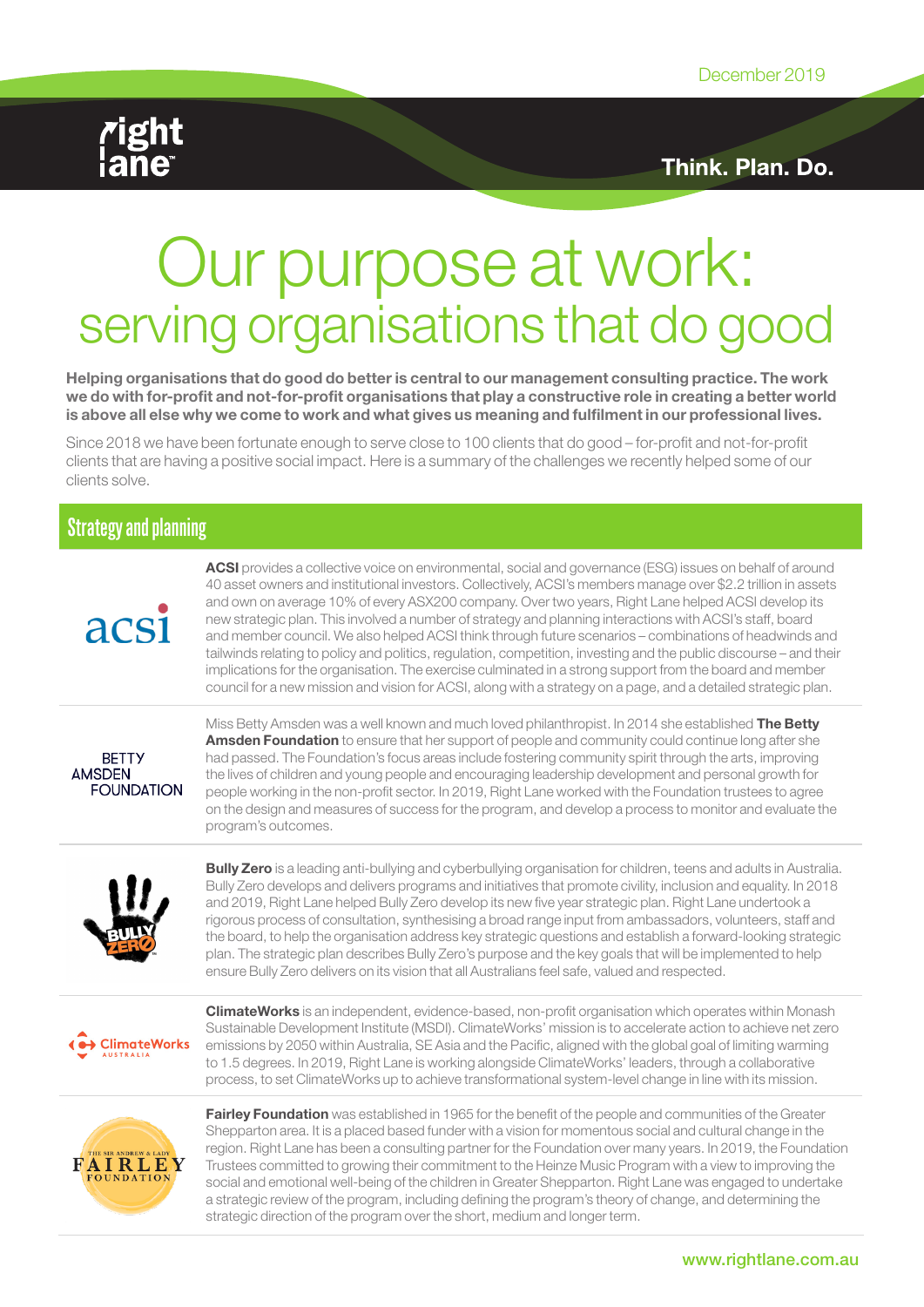### Strategy and planning



**Mornington Peninsula Foundation's** mission is to significantly reduce levels of socio-economic disadvantage by supporting education, community connections and economic independence on the Mornington Peninsula. Right Lane has been a consulting partner for the Foundation over a number of years, providing strategic support through facilitation of community summits and board strategy workshops, and providing input, advice and design assistance for the development of proposals to seek donor funding. Right Lane recently assisted the trustees to reconfirm the Foundation's role and areas of focus, and agree the operating model and capabilities required for the Foundation to scale. Right Lane also facilitated the Board risk workshop to agree the risk appetite of the Foundation and identified key risks, their likelihood and impact, and mitigants. The output of the session was a risk management plan, including governance and review mechanisms.



Royal Australian College of General Practitioners (RACGP) is the peak body for general practitioners across Australia. The RACGP provides its members with quality standards for clinical practice, education and training, and research into general practice. Right Lane worked with the RACGP membership team to develop its five year strategic plan, articulating a concise strategy statement and goals relating to member engagement, service provision, continuous improvement and organisational sustainability. This strategy has aligned the team on what is most important to its members and provided focus for the ongoing delivery of excellent experiences for practitioners across Australia.



The TOM Co is a female founded company that exists to create a positive impact across personal and baby care. Founded by Aimee Marks in 2009 and awarded Australian Organic business of the year in 2017 by Australian Organic, The TOM Co's signature product was the first ever organic tampon to be available in Australian supermarkets and it is now the leading organic personal care brand in the country. Right Lane worked closely with the highly motivated leadership team to consider key strategic questions relating to their aspiration, scope choices, areas of competitive advantage, and the capabilities required to be successful. We helped to consolidate their thinking on the future of the business and create a clear articulation of their strategic plan to provide a compass for the organisation's decision making. The strategic plan provides focus for exploring new growth opportunities and for consolidating The TOM Co's role in female health and empowerment, and the health of the planet.

## Strategic projects



African Australian Community Taskforce (AACTF) was established from January 2018 – June 2019 to work closely with Victoria Police to address African Australian youth offending and antisocial behaviour. Victoria Police's Priority Communities Division provided secretariat and administrative support to the AACTF during this period and it became apparent that a long-term entity was required for the AACTF to adequately deliver the support needed for the broader African Australian communities in Victoria on an ongoing basis. Right Lane and ACIL Allen worked closely with representatives from AACTF executive team, Victoria Police, Department of Justice and Community Safety, Multicultural Affairs and Social Cohesion, Department of Premier and Cabinet Victoria and other stakeholders to develop a business case for the transition of the AACTF to a long-term independent entity that supports the needs of the broader African communities in Victoria.



Australian Institute of Superannuation Trustees (AIST) provides training, conferences, policy, research, governance and advocacy to the profit-to-member superannuation sector. Over the past two years, as part of our commitment to this sector, on a 'low bono' basis, Right Lane conducted an intensive problem solving program with the graduates of the AIST Super Grads program. Graduates worked in teams to develop and present new, innovative ideas for addressing key challenges faced by super funds. The learning outcomes for the graduates covered data analysis and story-telling, working effectively with colleagues, and presentation skills and practice.



Department of Social Services (DSS), using insights from the Australian Priority Investment Approach to Welfare, has developed the \$96.1 million Try, Test and Learn Fund to support trials of new or innovative policy responses to help people live independently of welfare. This \$96.1 million fund is unlike standard Government funding. It is driven by an outcome focused, participatory approach to policy development that identifies ways to help people at risk of long-term reliance on welfare move towards stable and sustainable employment. Over the last two years, Right Lane has worked closely with DSS and twelve not-for-profit organisations to co-develop the program logic, delivery models project plans, and business cases for these innovative approaches to addressing welfare dependence in participant cohorts as diverse as children of prisoners, unemployed people over 50 and young Aboriginal people who lack a cultural connection to community.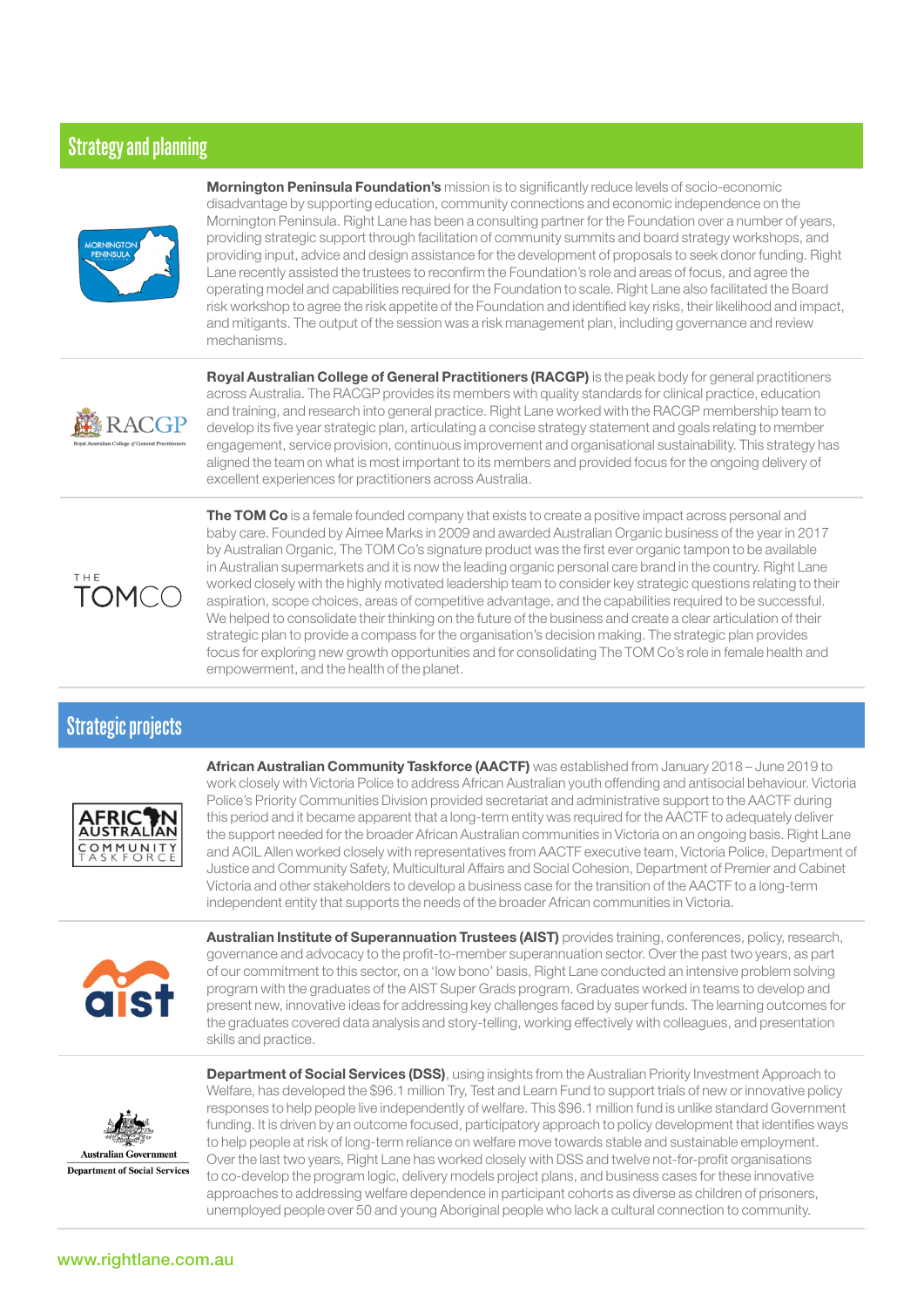## Think. Plan. Do.

#### Organisational effectiveness



Australian Manufacturing Workers' Union (AMWU) fights for a fair deal for Australian workers - both at work and in the community. The AMWU offers a range of services and benefits for members, and runs campaigns to advance its members' interests at a local, national and global level. In 2019, Right Lane supported the AMWU to create a Union Culture Charter which would serve as a central document to guide the decisions, actions and behaviours of its staff. Right Lane leveraged pre-existing consultation work undertaken by AMWU and guided the development of a Culture Charter with clear alignment to the AMWU's core values through a collaborative and iterative process. The Union Culture Charter has since been endorsed by the AMWU's National Council and is being showcased across Australia and embedded within the union's formal processes.



Bank Australia was established in 1957 and exists to provide Australians with a responsible banking alternative. Over 150,000 people and community sector organisations choose to bank with Bank Australia. In 2018, Right Lane assisted the bank to transform its approach to project management to a standardised and streamlined 'Bank Australia methodology'. Right Lane worked with the client team to develop a governance framework and reporting expectations; create a flexible, fit-for-Bank Australia project management methodology and associated tools and templates; and devise a change management and training plan to roll out the new approach across the bank.



**Bureau of Meteorology** is Australia's national weather, climate and water agency. The Community Outreach Program is the Bureau's operational communications arm, responsible for enabling a deeper and more effective engagement between the Bureau and the Australian community. Over the past three years, Right Lane has facilitated the Community Outreach Program's annual planning workshops. These multiday events provide an opportunity for the Program team to come together and reflect on the year that has been, prepare for the year ahead, and build upon their distinctive team culture. We have seen this team grow together from a newly formed team in 2017 to a cohesive and effective operational communications team in 2019.



Cbus Super is the leading profit-for-members super fund for the building, construction and allied industries. As one of the country's largest super funds, Cbus provides superannuation and an income stream for more than 755,000 members and manages over \$54 billion of member money (as at 30 September 2019). Cbus is undergoing a step change in its growth and identified a need to work on a way to enable the executive team, heads of and other groups to make decisions more effectively. In 2018, Right Lane Consulting supported Cbus to develop a new decision making framework to support their strategic and operational decision making, which included principles for making decisions, categorisation of decisions and tools and processes to support effective decision making.



City of Yarra is an inner metropolitan municipality that is home to a diverse community of about 94000 people. Right Lane worked with the City of Yarra's Family Youth and Children's Services branch after an internal realignment to connect the roles of team members to their purpose. During this process, Right Lane worked with the team to articulate a shared purpose and team goals. Right Lane also worked with the people leaders to develop their workplans using an approach that provides clarity and focus and links the priorities of the individual with that of their colleagues, the branch and the wider organisation.



**McCallum** is a disability services organisation that provides supported accommodation, supported employment, day programs, and lifestyle options services. Following the development of the 2019–2021 strategic plan, Right Lane worked with the CEO and executive team to co-develop a new organisational structure that supports their customer-centric focus and positions the organisation to deliver on its strategy. Right Lane also worked with the Customer Experience Manager and program staff to co-design a detailed customer journey map and identified opportunities for improving the customer experience in each program area.



Walter+Eliza Hall Institute of medical research is one of Australia's leading biomedical research organisations, with a national and international reputation for performing highly influential basic and translational research addressing some of the major health challenges of our time. Its major research and translation themes are cancer, infection, inflammation, immune disorders, development and ageing. Following a restructure, the Institute formed a Strategic Cabinet comprising leaders from across the organisation who collectively contribute to the strategic decision making of the institute. Right Lane worked with the newly formed Strategic Cabinet to clarify the role and purpose for this group and develop a shared vision for what it would achieve. In addition, we co-developed a 'team charter' to define how the group would operate including the behaviours that would underpin high performance.